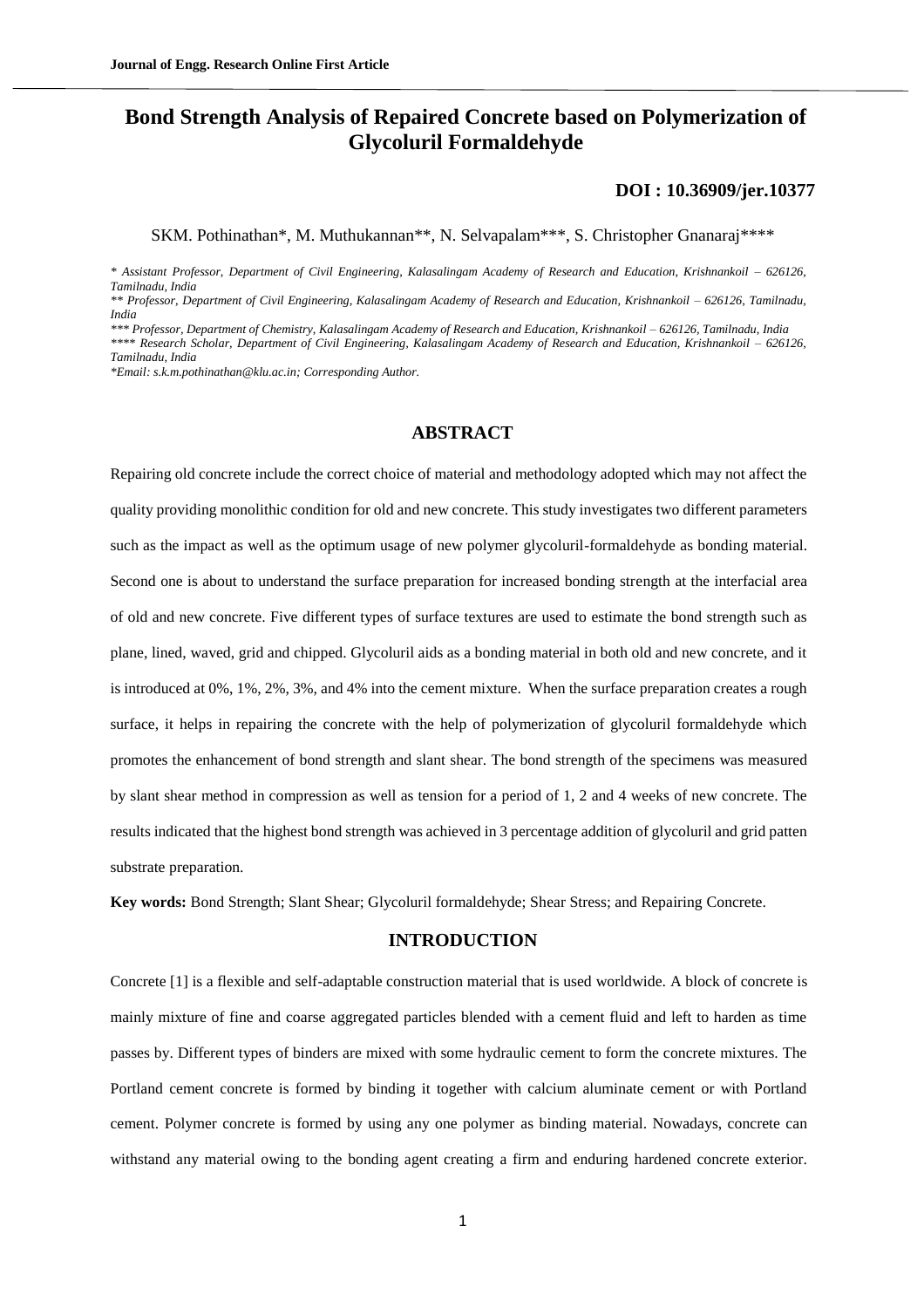Epoxy glue is mainly used as a bonding agent which consist of two liquids in which one acts as base and another one as a hardener by mixing at the time of application. The damages that occur in the construction sites due to natural disasters, soil issues, construction faults, incorrect design, chemical, and mechanical changes overtime are unavoidable in most of the cases. Therefore, the concrete structures built should be regularly monitored closely for any damages to provide with immediate service in case of renovation and repairing. Nowadays, people prefer repairing instead of reconstruction because it gives a timely solution. But the available repairing polymers in market were having demerits like the poor fire and thermal resisting property of epoxy along with a diminishing strength property in the latex [Pothi et al., 2021].

This work aims to involve glycoluril as base material and formaldehyde as curing agent to repair the damaged places in the construction sites instead of replacing them as a whole. The solution offered is mainly a costeffective and less time-consuming process than renovating the entire damaged structure. Glycoluril formaldehyde (GF) resin is formed by a cross-linkable aminoplast that occurs when glycoluril and formaldehyde react together. The lower crosslink density that exists in GF when cured with functional polymers helps to give the concrete structure improved rigidity and toughness. GF sticks together well with the underlying metallic substrate, releases less formaldehyde during the curing process, and it is resistant to Ultra-Violet rays which makes it more appropriate when used for the exterior surface of the buildings and provides a longer life. The significant factor that corresponds to reduce the concrete repair is the bonding strength that exists between the underlying and overlying concrete (Climaco et al., 2001). Surface preparation is a significant aspect that creates an interface between the old as well as new concrete (Mirmoghtadaei et al., 2015). The bond strength is mainly improved by factors such as exterior roughness, minor cracks, compaction and curing. The efficiency of GF in repairing the cracks that occur in the underlying substrate is measured by using two techniques such as slant shear and pull off method (Júlio et al., 2004, Mirmoghtadaei et al., 2015). The pull of method is utilized to estimate a materials bond strength and minimize the effect of stress concentration (P. Bocca., 1984). The slant shear is employed to measure the bond strength between the old and new concrete (Diab et al., 2017) when the material is subjected to failure. The pull of method shall be executed both in-situ as well as in the laboratory, and then the slant shear method is to be conducted only in the laboratory. This research work adds a new concrete layer to an existing concrete layer by using glycoluril as a bonding medium to the cement layer. The surface is equipped with 1cm cement paste along with 1-4% glycoluril. To add a new concrete layer to an already existing layer, the surface should be coarsened first to help the binding materials stick together. The slant shear test is utilized here to estimate the bond strength of this work. The slant shear test utilizes a cylindrical slab cut into two halves. Every part has a vertical diagonal of 30°. The bond strength of the concrete mainly depends on two main factors: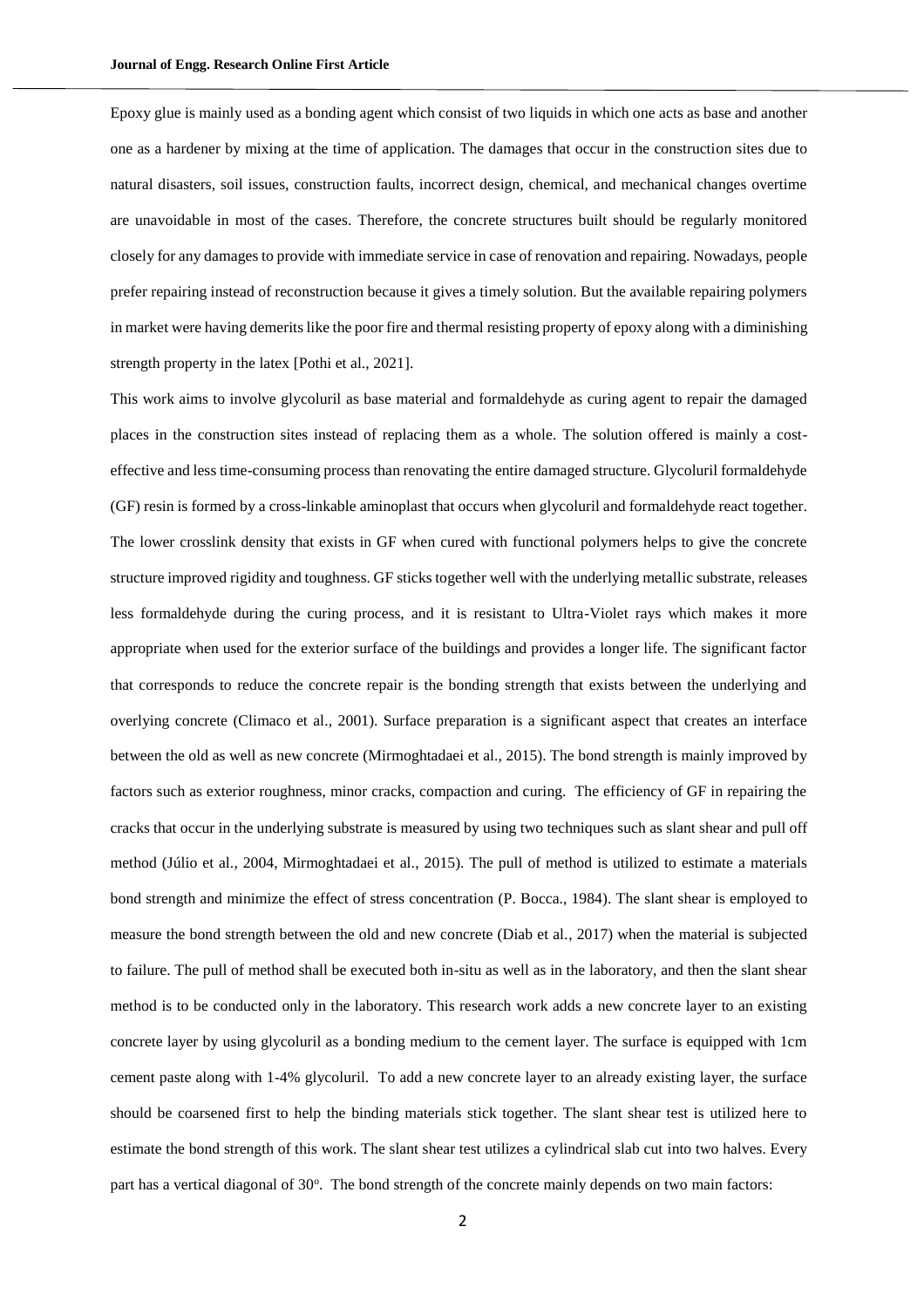- The chemical reaction between the repair materials and the underlying surface.
- The concrete surface roughness.

The concrete surface roughness is the most critical parameter which aids to bind the underlying and overlying concrete. A perfect bonding between new and old concrete promotes a sound structure with appropriate binding agent [Pothi et al., 2020]. The concrete should always be built in a manner to increase the shear strength. When the compression strength of the new concrete is higher than the old concrete, it leads to a monolithic rupture. Bond strength also decreases with the period of both the new as well as old concrete added. The only time the bond strength increases is when the new and old concrete mixture has the same mix and same period (Ji-Tai et al., 2010).

This research article aims to introduce a new polymer-based binding agent named glycoluril formaldehyde (GF). A patent was claimed by Arthur H. Gerber., 1986. contains glycoluril in concrete and no further observable examination is conducted for such kind of polymer. In this study, the adhesion property of old and new concrete using glycoluril-cement paste as binding material with different dosage levels (0%, 1%, 2%, 3%, 4%) to achieve optimum bonding strength was examined with various types of surface texture (plane, lined, waved, grid and chipped). The significant factor in improving the bond strength is to use an appropriately prepared surface which enhances the shear strength of the concrete. Bond stress was evaluated by the slant stress.

#### **LITERATURE REVIEW**

In the past few years, many researchers have proposed various methods to strengthen the concrete base. In [6], Mohammadi et al., 2014 discussed the utilization of different chemical elements like silica fume, two kinds of metakaolin, plain cement slurry and bonding slurry [BS] that improved the concrete strength. Metakaolin phase B progresses the bond strength of the concrete. Among them, BS is not suitable to repair the concrete with low performance. Hawa A et al., 2013 [7] used geopolymer mortar such as metakaolin assorted with parawood ash (PWA) and oil palm ash (OPA). However, metakaolin based PWA and OPA contribute less in repairing the concrete. Hence the research developed new eco-friendly materials for strengthening the concrete repair. The metakaolin geopolymer mortars and carbon fiber reinforced polymers (CFRP) were utilized for improving the bond strength of concrete as mentioned in Vasconcelos et al., 2011 [8]. Here, the bond strength among CFRP and geopolymer mortars are low, and this is not an expected outcome. Moreover, CFRP was not perfect for this level of retrofitting, and geopolymer mortars were costlier when compared to Portland cement.

Kramar S et al., 2016 [9] introduced alkali material for concrete repair. This concrete repair mainly occurs due to building faults, or any other natural disaster caused by the building. Various fly ashes, ground granulated blast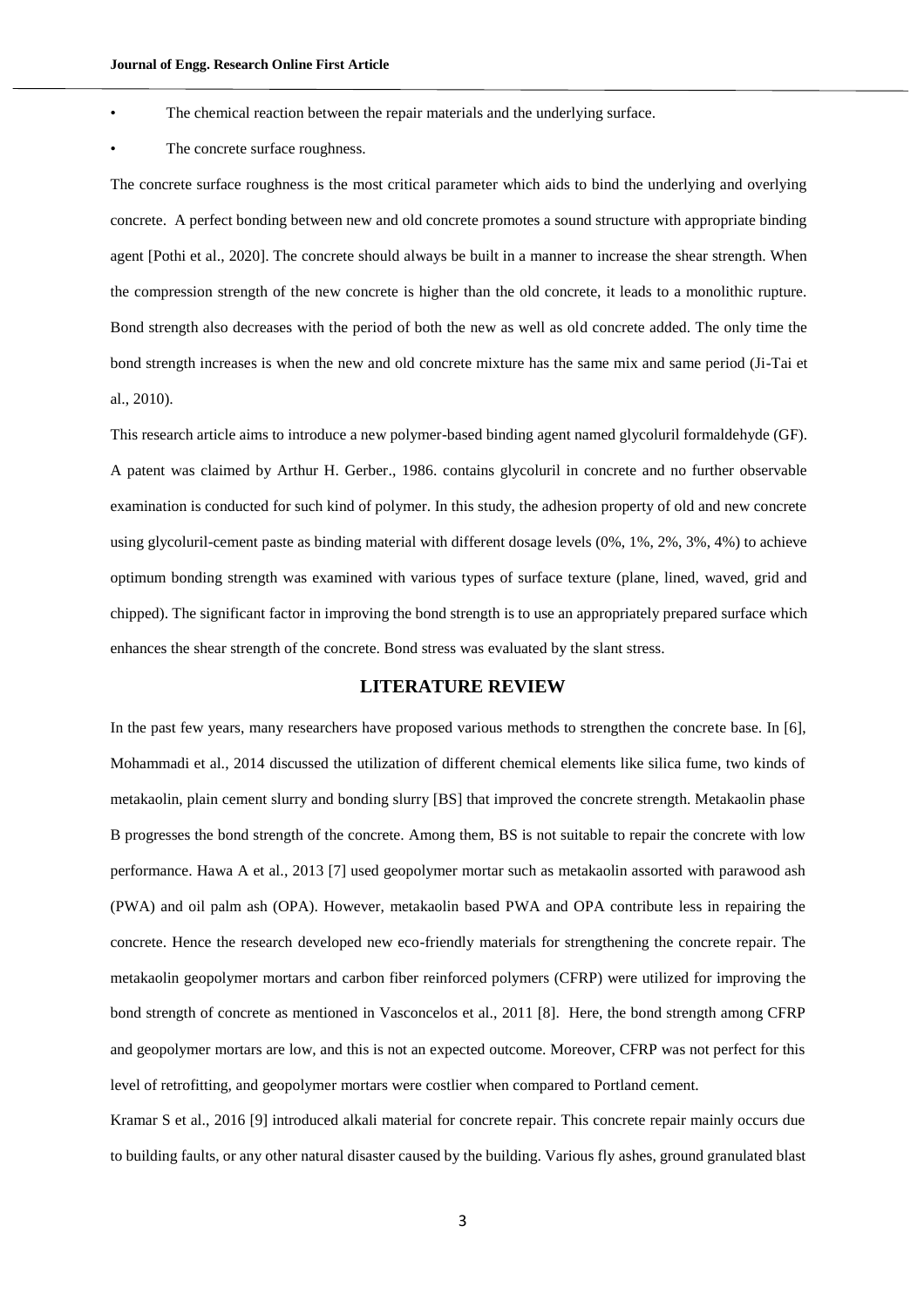furnace slag and metakaolin are mixed with alkali materials for the concrete repair. Laskar and Talukdar., 2017 [10] used an ultra slag based geopolymer to renovate the concrete. However, the performance was low in workability and strength parameter. The sand concrete is utilized as a repair component for concrete in Gadri and Guettala., 2017 [11]. However, the quality and strength of concrete became low. Tayeh et al., 2013 [12] proposed a method called interfacial bond among earlier concrete substrate and ultra-high-performance fiber concrete repair compound (UHPFC). Here a various testing method is employed to estimate the strength of concrete which are slant shear testing, scanning electron microscopy and rapid chloride permeability test. Moreover, durability and workability became low in this method. Pacheco et al., 2013 [13] had widely described alkali-activated metakaolin based mortars for the repair of concrete. Here, mechanical strength and workability had low.

Self-consolidated concrete (Diab et al., 2017) is used to repair the damaged construction sites by using latex at ten times that of cement rate. The major criteria when repairing the old concrete is illustrated here. The underlying concrete should be strengthened enough by using large grooves to enhance the bonding capacity between the two layers of concrete. Whenever applying new concrete, the mixture should be like that of the old concrete coarseness and aggregate type because the old concrete roughness has a significant effect on inducing bonding. The new concrete mixture compressive strength and bond strength are affected if the strength value mainly differs from the old concrete layer strength. Another factor that determines a bond strength is the test methods (Momayez et al., 2005) used. Some of the tests employed for evaluating the bond strength are pull-off, slant-shear, splitting prism, and bi-surface shear test. Momayez et al., 2005. used a bi-surface shear test to evaluate the weak link that reduces the bonding effect by performing the shear stress test at the interface itself. The results demonstrated that silica fume contact and rough surfaces are the two factors that increase the bond strength. Failure (P. Dybeł et al., 2017) mainly occurs in the concrete when bonding the old and new layers by adding a thin layer of an overlay to the existing concrete.

Repairing the old concrete is an interesting topic. It provides a solution to the construction industry which reduces the cost of demolition and reconstruction. Market available repairing materials aid solutions to the above problems. However, they are having a few faults within, like low performance of Metakaolin, less durability and workability property of UHPFC, diminished mechanical strength and acid resistance properties of latex. This is an ideal opportunity to consider the new polymer to outdo the shortcomings of available repairing agents.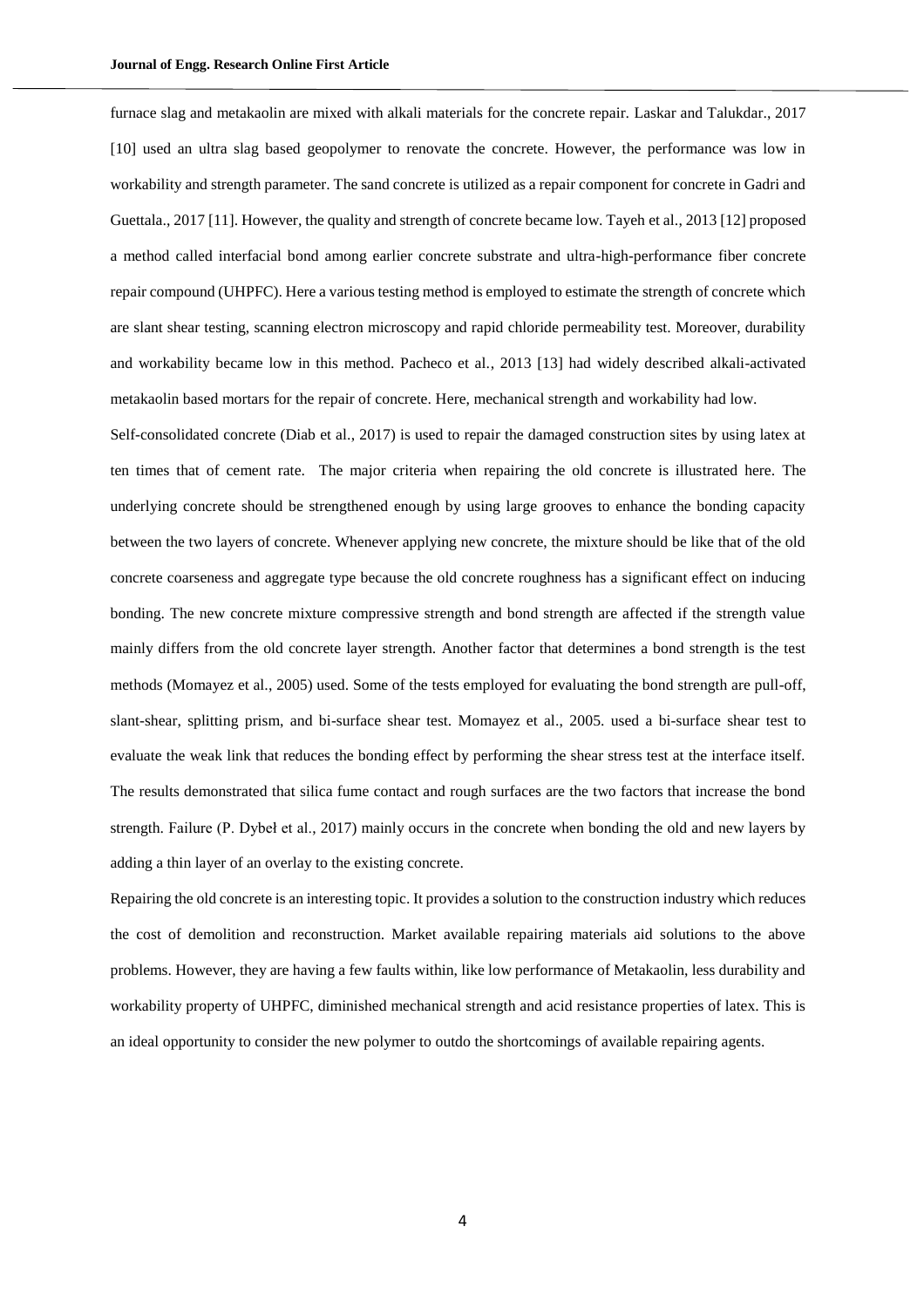# **EXPERIMENTAL INVESTIGATION**

# **Materials used in this study**

This research is comprised of materials such as Portland Cement, Fine aggregates, GF gel, HCL, M30 grade concrete and water throughout the repairing process. The fine aggregate used is Zone-I natural river sand which offers only a few void spaces during bonding and reduces the usage of Portland cement in high quantity. The river sand possesses the following physical specifications: Specific Gravity-2.70, Water retention capacity-2.90, and fitness modulus of 3.36. The cement used here is ordinary Portland cement of grade 43(IS- 8112) which helps to achieve the average compressive strength after 28 days of curing. Glyoxal, Benzil, and Urea are combined to form glycoluril. The glycoluril is synthesized (J.-T. Li et al., 2010) under ultrasound irradiation using potassium hydroxide as a catalyst. Formaldehyde is a material that is formed after the oxidization of methanol. Around 37% of store brought aqueous formaldehyde for the polymerization process which is a combination of formaldehyde gas in the air. The GF gel is obtained by fusing two materials Glycoluril and Formaldehyde together by a polymerization process. Thus, the M30 grade concrete is created.

#### **Measuring the Roughness of the underlying Concrete Surface**

To fuse the old and new concrete, the roughness serves as an important factor. To recognize the bond strength of the old concrete before repairing, its surface should be prepared in a rough manner to help the new concrete stick together. The techniques used to create roughness were lined, grid, waved and chipped by steel knife.

#### **Measuring the underlying concrete's roughness using the slant shear test**

The techniques portrayed above to create roughness is checked with the slant shear method. The specimens are cured at a time interval ranging from 1,2, and 4 weeks. The roughness is considered as an important parameter for conducting the slant shear test. The slant shear test value varies based on the roughness of the underlying surface. If the roughness is high, the slant shear test value also increases. Higher slant shear value indicates a greater bond strength present in between the old and new concrete surfaces. To create a good bond strength, the roughening process should be done deep in the old concrete by using any apparatus. This process helps in the efficient repairing of difficult building structures and historical monuments.

# **Effect of adding GF-gel paste to the underlying concrete measured by slant shear test**

The effect of using GF-gel paste to the underlying concrete to determine the slant shear bond test is reviewed here. GF improves the flexibility and toughness of the underlying concrete. During the curing process, it releases less amount of formaldehyde, provides better adhesion and UV resistant. From these properties, it is clear that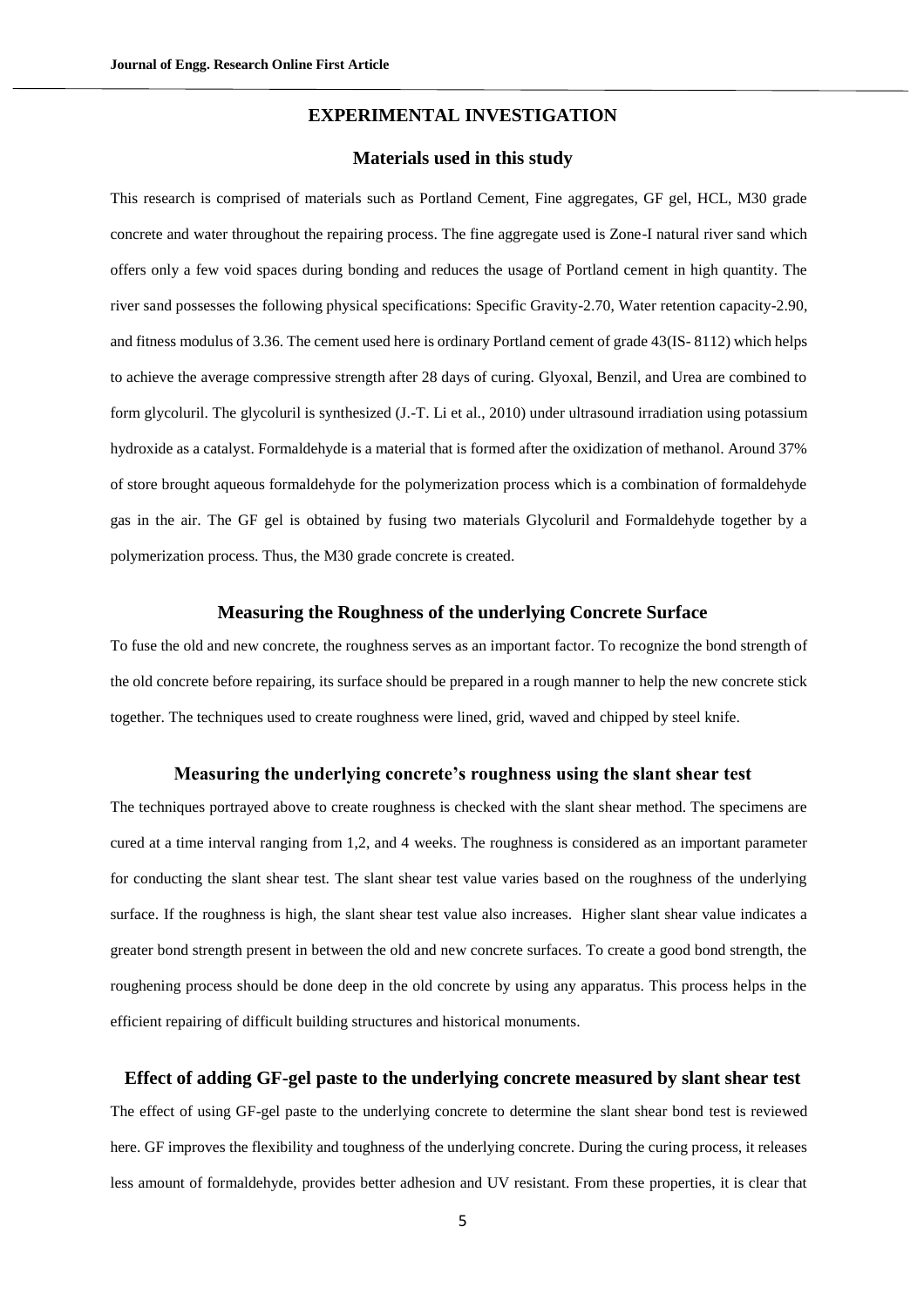the GF gel paste simultaneously increases the bond strength and provides an increased slant shear test result.

# **EXPERIMENTAL PROCEDURE**

#### **Mixture Proportion**

To obtain the tests results three sets of cylindrical samples were casted and tested. For the first half cylinder, old concrete samples are prepared as per ASTM C882 and interface roughness lines, grid, waves and chipped were created using steel knife in the plastic stage. Then the specimens are cast, and water cured for 28days. Afterwards, the layer above the half-cylinder around 1 cm thick cement glue is mixed with the addition of 1% to 4% glycoluril. Followed by that, the glycoluril mix is applied on the diagonal surface and new concrete can be developed. A concrete mixture is a combination of cement, sand and concrete aggregate in an appropriate ratio. The strength of concrete depends upon the proportion of mixture in which the binding materials are combined. The specimens were casted for M30 grade concrete. The cement: sand: aggregate ratio in M30 grade cement is 1:0.75:1.5. The sand is applied to half the aggregate volume. Water is added at an approximate level to increase the workability of the concrete. Too much water reduces the strength of the concrete, so here water is added as per the M30 grade concrete standards. The sample specimen created using the mixture proportion described above is illustrated in figure 1.



**Figure 3** Sample preparation of Specimen created with approximate Mixture Proportion.

| Table 1 Concrete mix portion. |  |  |
|-------------------------------|--|--|
|-------------------------------|--|--|

| <b>Materials</b> | <b>Existing Concrete</b> |  |  |
|------------------|--------------------------|--|--|
| Coarse aggregate | 850                      |  |  |
| Water            | 185                      |  |  |
| Slump            | 56                       |  |  |
| Glycoluril       |                          |  |  |
| Cement           | 300                      |  |  |
| River sand       | 1105                     |  |  |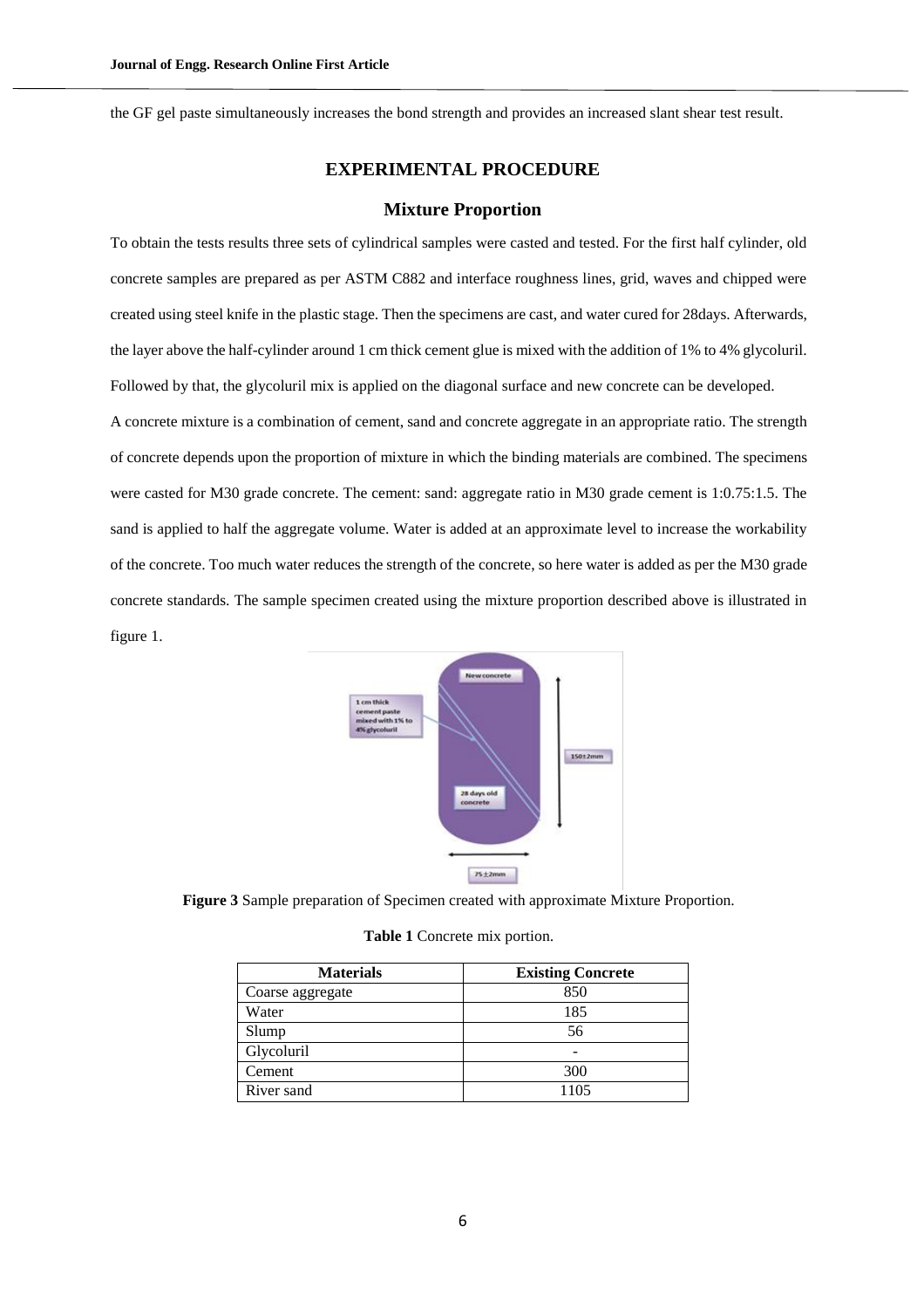#### **Bond strength**

The strength of the bond for the repaired concrete was examined during the results that evaluated from the analysis of tensile strength as well as the compressive strength. The value equivalent to three tests was examined. The test results of the prepared samples (Pattnaik et al., 2007) were achieved by compressive strength, tensile strength, as well as bond strength. While the strength of the bond is considered as the maximum load for further analysis. The specimen of the cylinder was tested at 1 week, 2 weeks and 4 weeks from the day of casting the entire specimen as well as with polymerized monomer that is aimed to enhance the strength of the concrete composite.

# **Compressive strength**

The compressive testing machine is used to evaluate the compressive strength of the specimens. The specimen is placed at the center of the pressure plate in the machine. Gradually the specimen is loaded at the rate of 140Kg/cm2/Minute (68.5kN/sec) till failure as per IS 516.

The subsequent process of preparation on substrate concrete is submitted for studying the effect of surface preparation procedures based on the bond strength of overlay on substrate concrete.

- a) Plane: After the concrete substrates are extracted from the mold, no further action is involved on sample surfaces.
- b) Lines and Waves: To remove cement, metal knife is used to disclose them from an outer surface of specimen. This obtains a mean depth of 2-3mm, and total length of lines were 133cm approx. and total length of wave pattern was 136cm approximately (Fig. 2 b&c).
- c) Grids: Grooves were developed in series along the horizontal as well as vertical portion on the diagonal substrate surface. It has a depth of 2-3 mm as well as a width of  $15\pm1$  mm and a gap of  $10\pm1$  mm is created with each other with total length of 130cm approx. (Fig. 2 a).
- d) Chipped: Chipped patterns are formed on the plane with a1cm diameter metal rod at a mean depth of 3  $\pm$  0.5 mm by applying pressure on the interfacial surfaces. Around 25nos $\pm$ 1 of chips are created on the substrate surface. (Fig. 2 d).



**Figure 2** Surface preparation a) Grid b) waves c) lines d) chipped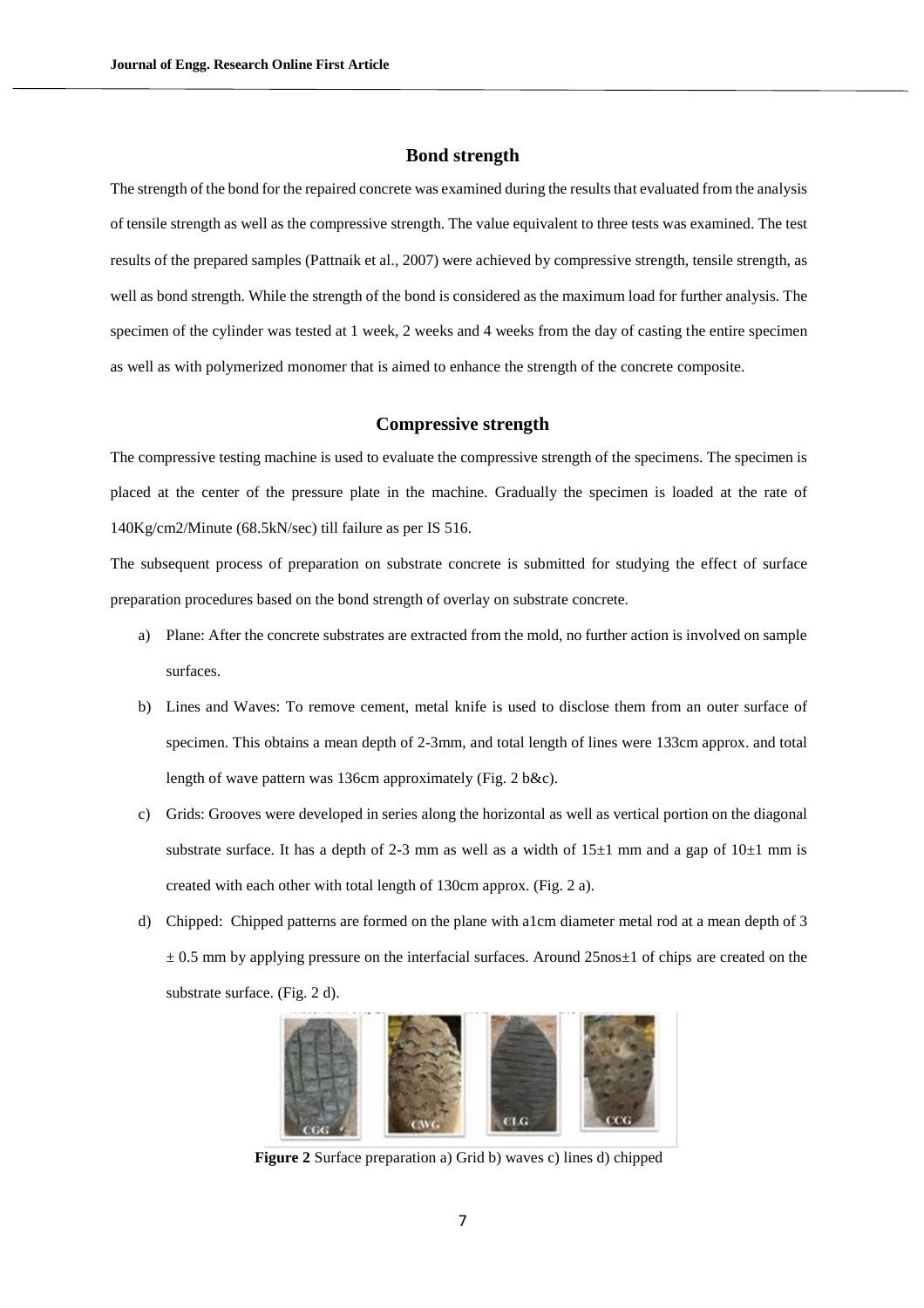After the surface is roughened using specific tools like metal knife and rod, it is thoroughly cleaned and immersed in water for 28days for curing process.

The full-cylindrical specimen is formed when the repair concrete is applied on the semi-cylindrical substrate with a diameter of  $75 \pm 2$  mm as well as  $150 \pm 4$  mm height. The full cylinders are extracted from the mold after 24 hours and cured in water. The slant shear test is loaded with the specimens at the ages of 1 week, 2 weeks and 4 weeks. The curing time of full cylindrical samples in water is a maximum of one month. The full samples thus developed such as CPG, CLG, CWG, CGG and CCG are noted in table.2 for the surface preparation methods.

| <b>Methods for Surface Preparation</b> | Code of the specimen |  |  |
|----------------------------------------|----------------------|--|--|
| Plane                                  | <b>CPG</b>           |  |  |
| Lined                                  | <b>CLG</b>           |  |  |
| Waved                                  | <b>CWG</b>           |  |  |
| Grid                                   | CGG                  |  |  |
| Chipped                                | CCG                  |  |  |

**Table 2** Categorization of Specimens

# **RESULTS AND DISCUSSION**

# **Failure modes**

The results denoted in Table 3 shows the failure modes that are classified into four groups:

- The interface of the substrate, as well as overlay concrete, failure occurs.
- Through the interface, the failure occurs with the occurrence of micro-cracks in the concrete substrate.
- Through the interface, the failure occurs suddenly after the formation of micro-cracks in the overlay concrete and due to debonding in the concrete substrate.
- Through the interface of overlay concrete as well as debonding, failure occurs.

| <b>Age of Specimen</b> | <b>CPG</b>    | CLG             | <b>CWG</b>          | CGG          | CCG                 |
|------------------------|---------------|-----------------|---------------------|--------------|---------------------|
| <b>First week</b>      | iv            | $\bullet$<br>1V | iv                  | iii          | iv                  |
|                        | iv            | iv              | iv                  | iii          | iv                  |
|                        | iv            | iv              | iv                  | iii          | iv                  |
| <b>Second week</b>     | iv            | iii             | iii                 | $\mathbf{I}$ | $\ddot{\rm n}$      |
|                        | iv            | iii             | iii                 |              | $\ddot{\rm n}$      |
|                        | $\cdot$<br>iv | iii             | iii                 |              | $\ddot{\rm n}$      |
| <b>Fourth week</b>     | iv            | iii             | ii                  | ٠<br>Ť       | $\ddot{\mathbf{i}}$ |
|                        | iv            | iii             | $\ddot{\mathbf{i}}$ |              | $\ddot{\rm n}$      |
|                        | iv            | iii             | $\ddot{\mathbf{i}}$ |              | $\mathbf{ii}$       |

**Table 3** Specimens failure modes

The notations used in the above table are described in section 4. Below figures explains the bond strength with respect to compression and tension of Control specimen, line, wave, grid and chipped specimens which consist of different percentage of glycoluril formaldehyde. The advancement of stress at interface results in diminished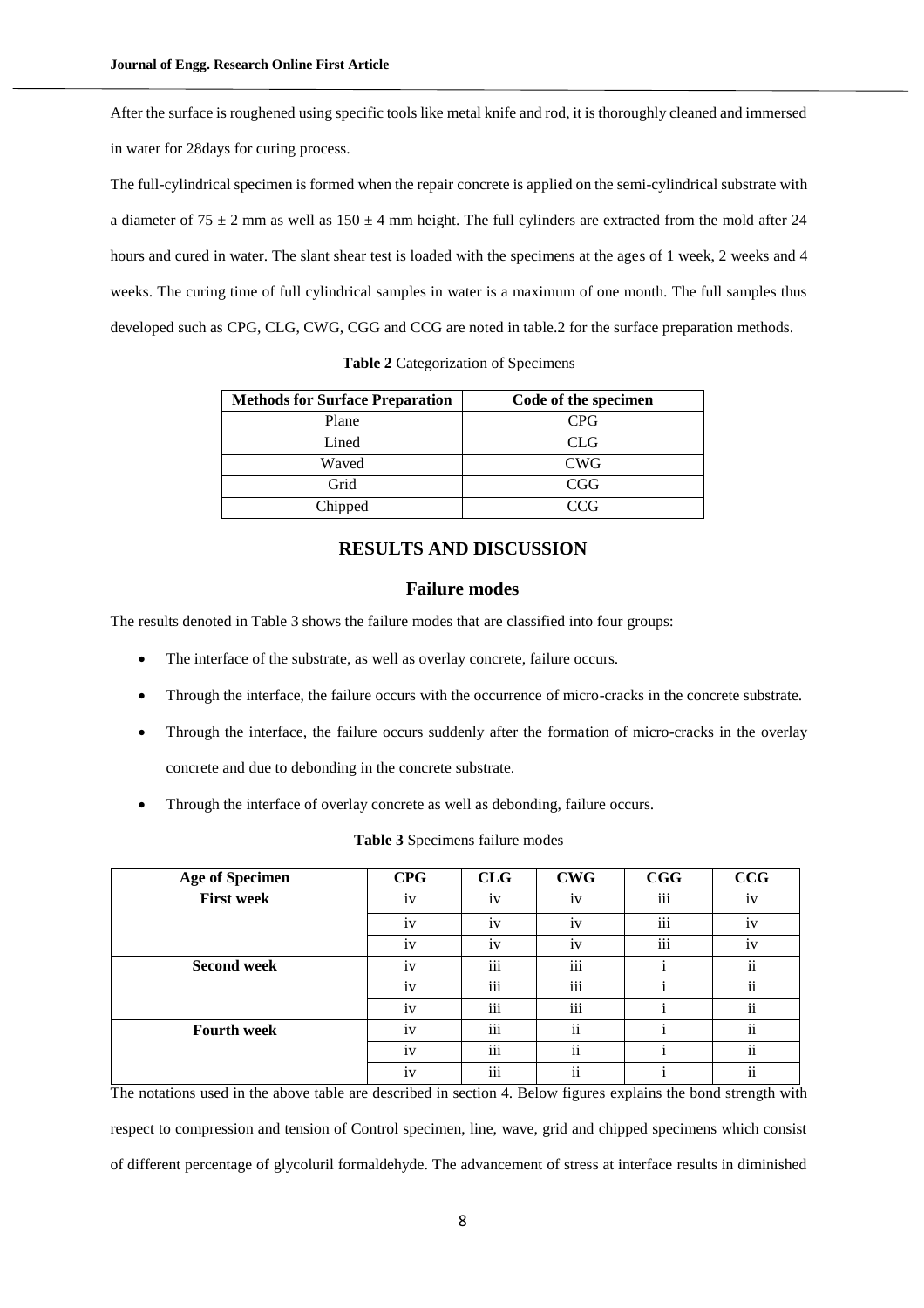bond strength of the repaired specimens. This may be of stress development due to differential shrinkage in concrete interface of old and new concrete. Grid pattern showcased a 30% increase in bond strength for a time period of 4th week which performs well in controlling the interface differential shrinkage. Plane and lined patterns tend to show a lower bond strength when compared to other patterns.



# **Compression Strength**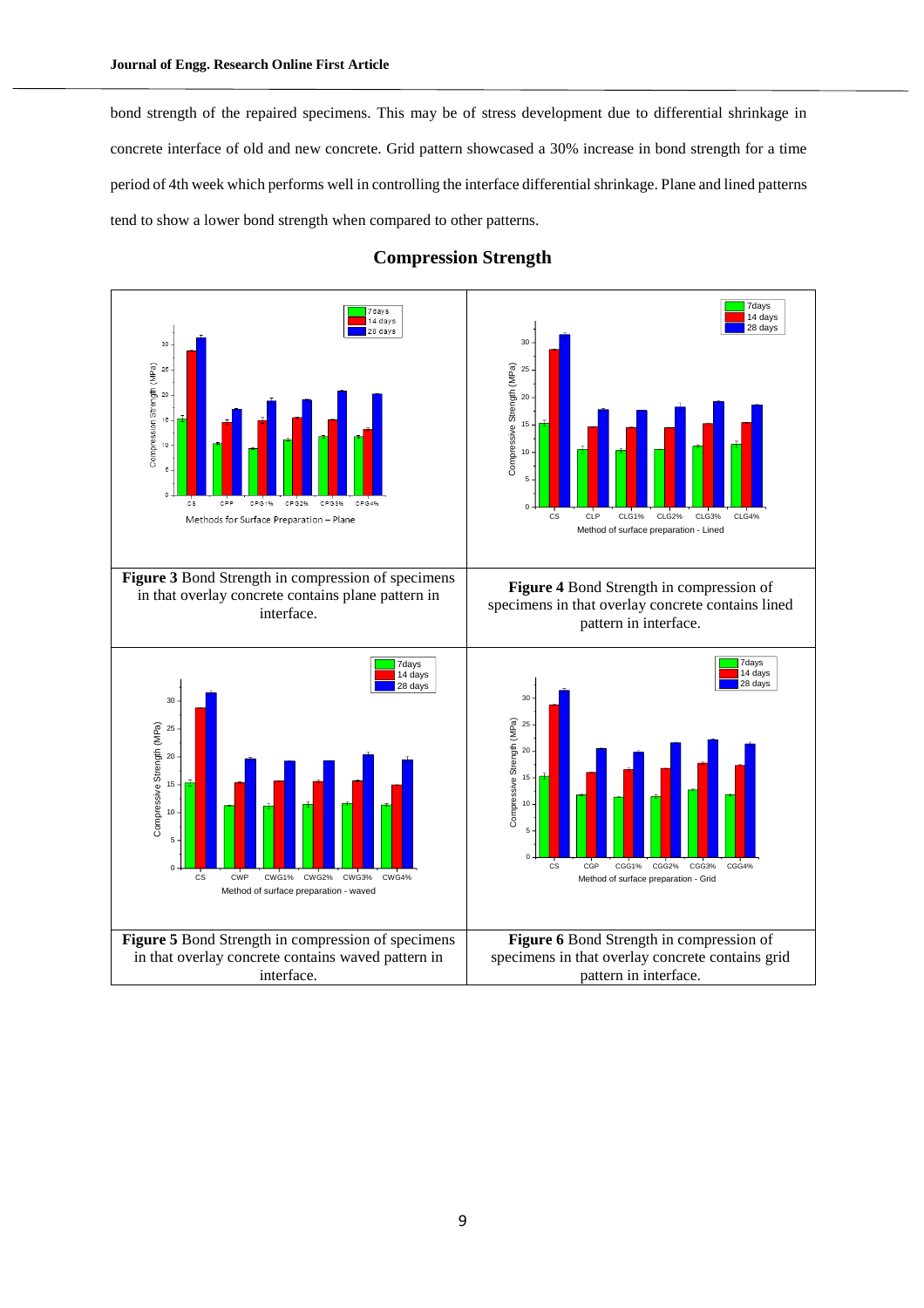

Above figures depicts the bond strength of Plane, lined, waved, grid and chipped specimens which consist of 0%,

1%, 2%, 3%, 4% and 5% glycoluril formaldehyde. The compressive strength is determined at 35days, 42days and 56days after the casting of half cylinder (considered as old concrete) as well as at 7days, 14days and 28days for new concrete. Comparing with the full cylinder the compression strength of slant specimen is minimum since the applied compressive force on the slant surface may act as principle tensile force. Due to this tensile force the slant specimens do not contribute to the full cylinder.

Most of the cylinder failed with the slant surface but the surface roughness of the specimen improved the strength property. The result shows that the addition of glycoluril as bonding agent interface increased the strength compared with the cement paste. Due to the polymeric dispersion in the glycoluril, the compressive strength of the specimen with glycoluril is noted to increase. This polymeric dispersion paves way for sealing the pores and increasing the bond strength. Early strength development is also observed while incorporating cement paste as interface bonding material. Particularly 3% addition of glycoluril showed considerable rise in result. The surface roughness also plays a key role in the strength enhancement. In this study five different surface textures are studied: plane, waved, lined, grid and chipped surface. In this surface preparation, increasing the bond strength but comparing to all textures, grid surface provides good result. Thus,3% addition of glycoluril in the cement paste as a bonding agent with surface roughness in grid pattern is recommended in comparison with the other patterns.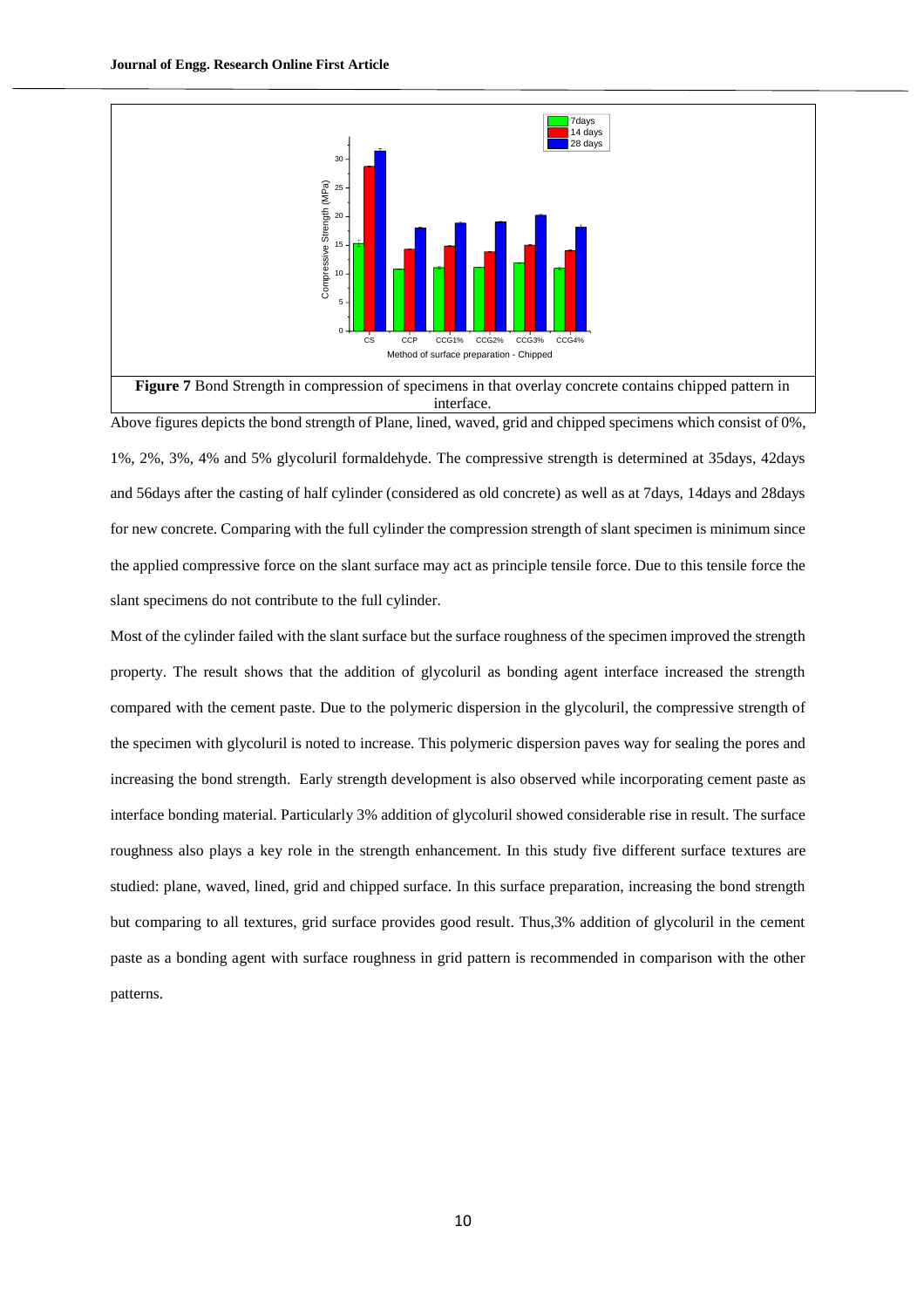

# **Tensile Strength**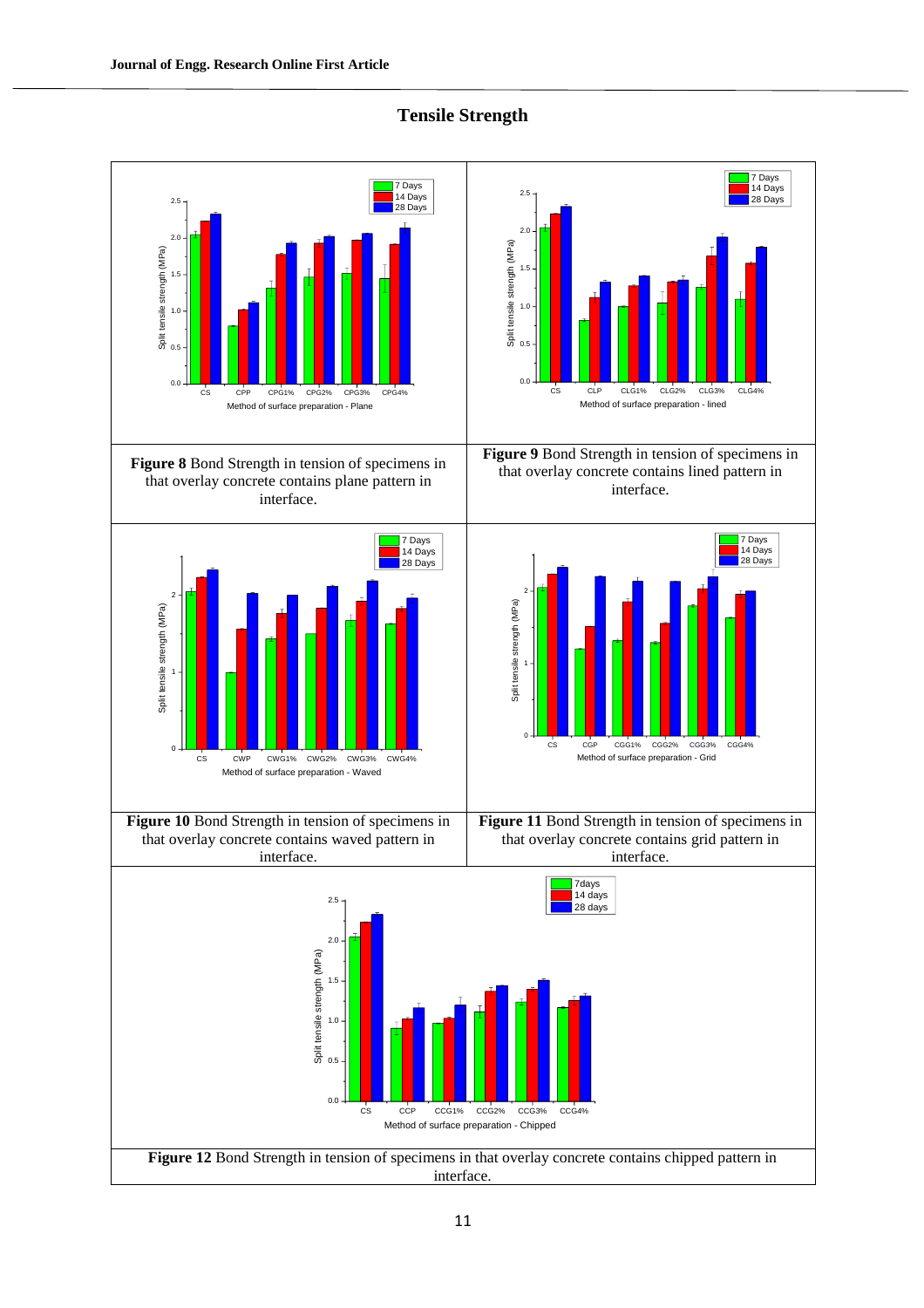The bond strength in tension is valuated with split tensile test. An average value corresponding to the 3 samples are tested for each type of interfacial concrete surfaceand presented in the above graphs [Fig.8 to Fig.12]. In general, the bond strength of the concrete interface is improved by increasing the glycoluril content in cement paste; when the same is extended up to 3% the bond strength is observed to decline. This is attributed to the excess polymer in cement paste that initiates hydration of the cement paste. This phenomenon is also observed by Ma et al., 2013 and Retno et al., 2014.

The surface roughness also enhanced the bond strength particularly in the specimens with grid pattern in the interfacial area. The assessment of the bond strength in tension zone proved that the increase of surface roughness and increased percentage of glycoluril content improved the bond strength. While comparing the surface roughness condition, the grid pattern in concrete interface developed a significant rise in bond strength whereas the line patterned specimens showcased poor bond strength. The results show that, 3% addition of glycoluril with grid pattern exhibits a higher tensile strength among all other specimens for all the ages of concrete. Beyond the 3% glycoluril addition, lowered the tensile strength of the specimens similar to that of the compression strength.

# **Water absorption and Sorptivity test**

Water absorption and sorptivity test were also conducted after four weeks of curing period. Initially, the specimens were oven dried at 1050C for 24 hours and constant weight of all the specimens were noted before testing. For sorptivity test, except the bottom, all the other three sides are coated with non-absorbent resin. The results are clear that these two tests are not appropriate to find the properties of pores in the concrete specimens developed in this study, since the weight of the specimens remains same even after the absorption and capillary rise of water when compared with the control specimen. A small amount of polymer in the interfacial layer may not contribute to the density.

#### **Scanning Electron Microscope**

Since the water absorption and sorptivity test were found to be inappropriate to validate the pores and density parameters, scanning electron microscope (SEM) imaging test is conducted on the developed specimens. The microstructural SEM images (Fig.13, 14) are presented for the 3% addition of glycoluril with cement paste that is used in the interfacial zone. The images were obtained for two different dimensions such as 30μm and 3μm with magnitude of 1000x and 5000x respectively. Addition of small amount of glycoluril in the binder resulted in the formation of denser microstructure with minimal air voids. No microcracks were detected in the SEM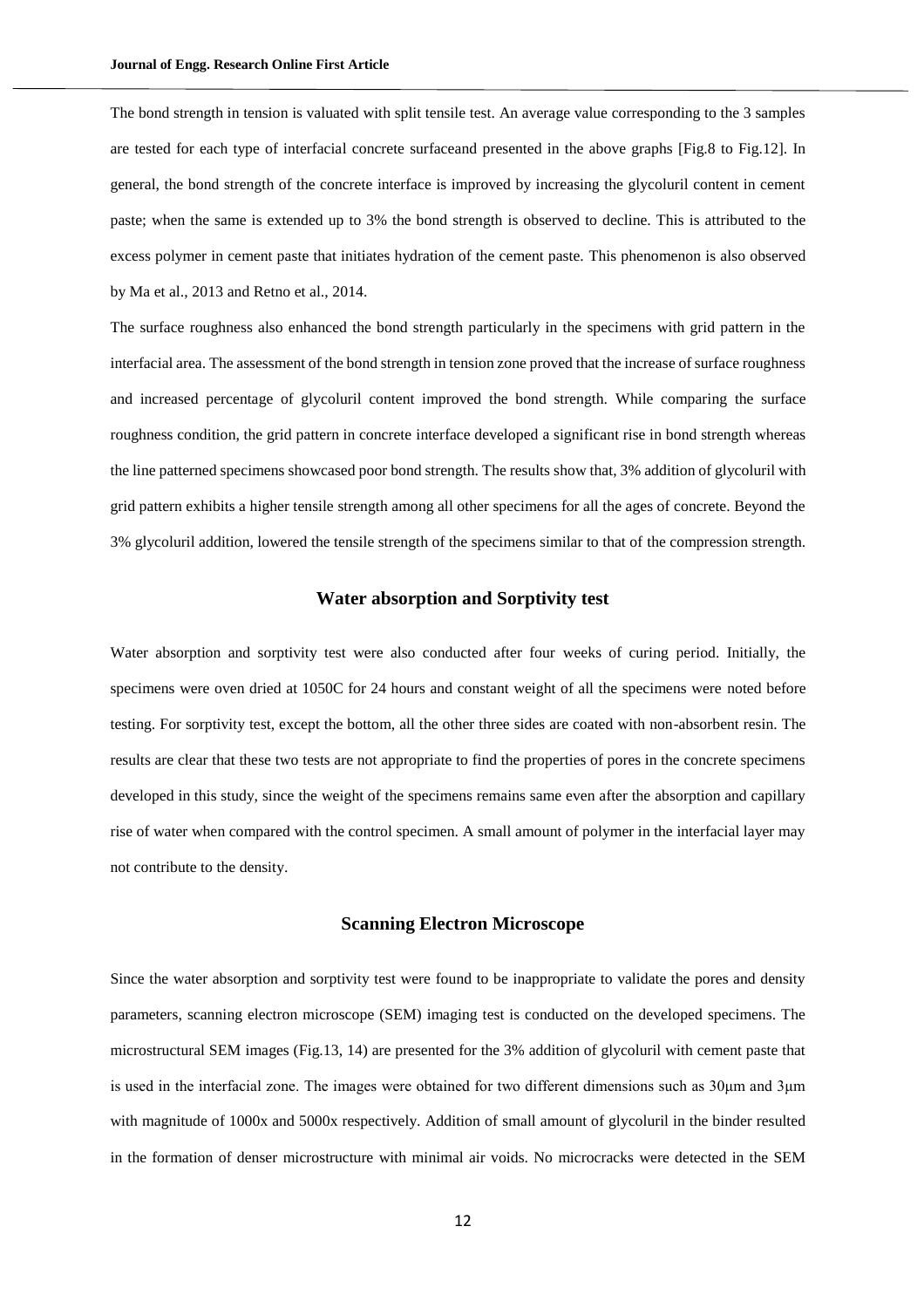images owing to the presence of polymer that bonds well with hydrated cement enhancing the bonding cohesion and cement matrix strength. At higher magnification, few pores were noticed whereas, the major portion is observed to be closed packed owing to the presence of the polymer that adheres the cement hydrates. Chemical reaction between the NH group of reactive polymer and calcium hydroxide provides good bonding and better density for the concrete specimens.



# **SUMMARY AND CONCLUSION**

Based on the experimental analysis, the bond strength is evaluated at the interfacial zone and the following conclusions were drawn:

- 1. The present paper introduces a novel approach for repairing old concrete using polymerization of Glycoluril Formaldehyde.
- 2. The major parameter considered for determining the bond strength between the old and new concrete together is the surface preparation and roughness, which also acts as an interfacial zone.
- 3. The slant shear test is conducted to measure the roughness of the underlying concrete surface. It is considered as one of the significant parameters in this study. The test is also carried out in a simplified approach. The slant shear strength is conducted to measure the bond strength of the repaired concrete in this proposed method which tends to be slightly higher due to increased roughness.
- 4. A thick layer of the adhesive mixture is developed by combining cement paste and GF gel. This mixture is used in different proportions for about 1 cm thick between the two concrete layers to reconstruct the damaged old structures.
- 5. The overall performance is evaluated by measuring the compression strength and tensile strength of the concrete. From the results, it is evident that, the strength of the new concrete is slightly lower than the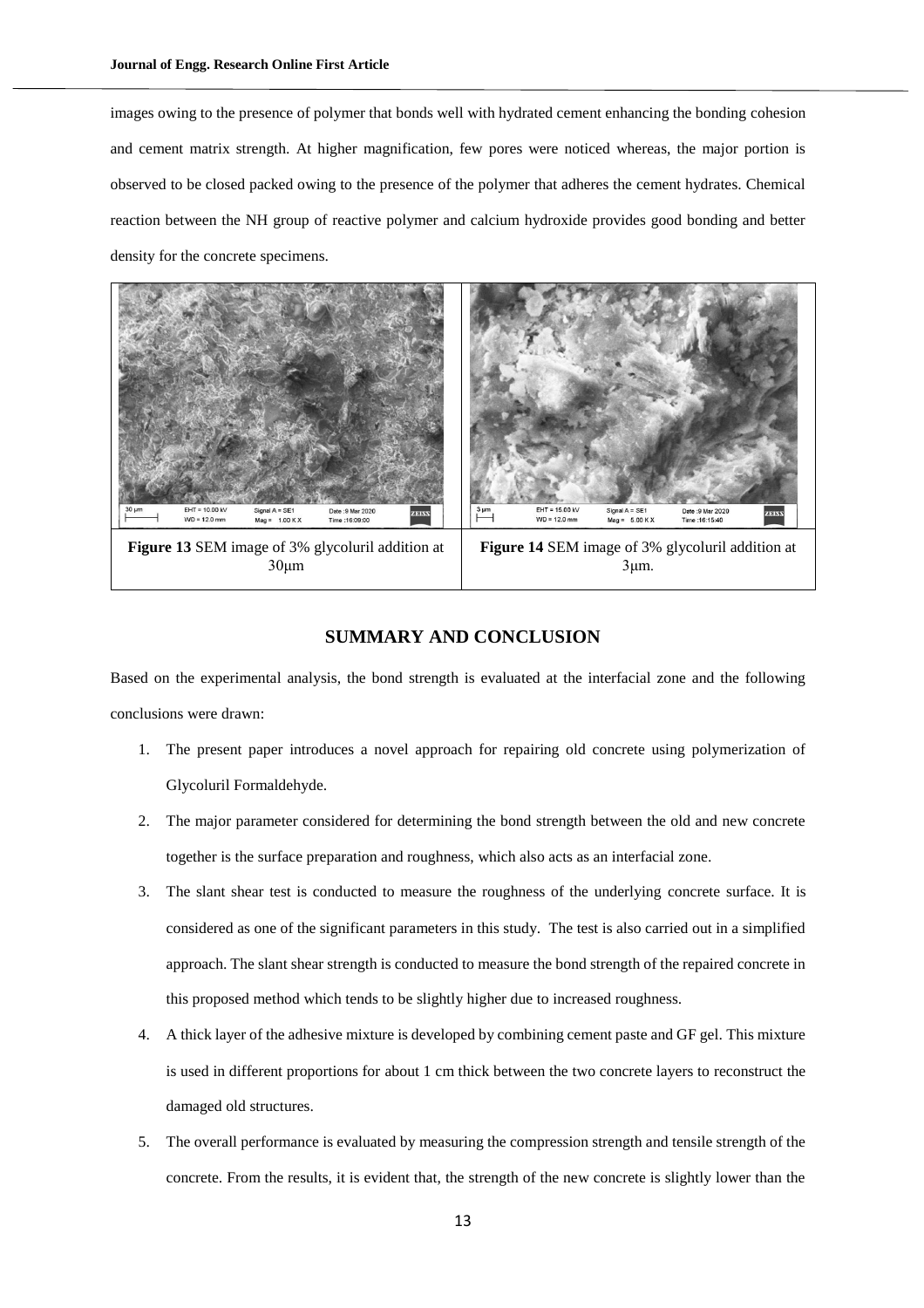old concrete, which prevents the monolithic rupture. But the 3 % addition of glycoluril in the concrete interface provides considerable bond strength against the loading.

- 6. Five techniques such as, plane, lined, waved, grid and chipped patterns are used in this paper to measure the bond strength between the underlying and overlying substrate. Among these concrete specimens with grid pattern yields relatively higher performance in repairing the older concrete. The combination of 3% glycoluril-formaldehyde with grid layer at interface resulted in improved resistance of the interfacial concrete surface failure and provides greater bond strength.
- 7. Hence, the proposed method is effective in rebuilding the old construction sites.

# **REFERENCES**

- **Susan Trolier-McKinstry, Robert E. Newnham. 2018.** Cement and Concrete. Materials Engineering. Cambridge University Press. pp. 363–381.
- **J. C. T. S. Climaco and P. E. Regan. 2001.** Evaluation of bond strength between old and new concrete in structural repairs. Magazine of Concrete Research, vol. 53, no. 6, pp. 377–390.
- **E. N. Júlio, F. A. Branco, and Silva Vı́ tor D. 2004.** Concrete-to-concrete bond strength. Influence of the roughness of the substrate surface. Construction and Building Materials, vol. 18, no. 9, pp. 675–681.
- **P. Bocca. 1984.** The application of the pull-out test to high strength concrete estimation. Matériaux et Constructions, vol. 17, no. 3, pp. 211–216.
- **A. M. Diab, A. E. M. A. Elmoaty, and M. R. T. Eldin. 2017.** Slant shear bond strength between self-compacting concrete and old concrete. Construction and Building Materials, vol. 130, pp. 73–82.
- **Mohammadi M, Moghtadaei RM, Samani NA. 2014.** Influence of silica fume and metakaolin with two different types of interfacial adhesives on the bond strength of repaired concrete. Construction and Building Materials, vol.51, pp.141-150.
- **Hawa A, Tonnayopas D,Prachasaree W, Taneerananon P. 2013.** Development and performance evaluation of very high early strength geopolymer for rapid road repair. Advances in Materials Science and Engineering.
- **Vasconcelos E, Fernandes S, De Aguiar JB, Pacheco-Torgal F. 2011.** Concrete retrofitting using metakaolin geopolymer mortars and CFRP. Construction and Building Materials", vol.25, no.8, pp.3213-21.
- **Kramar S, Šajna A, Ducman V. 2016.** Assessment of alkali-activated mortars based on different precursors with regard to their suitability for concrete repair. Construction and Building Materials, Vol.124: pp.937-944.
- **Laskar SM, Talukdar S. 2017.** Preparation and tests for workability, compressive and bond strength of ultra-fine slag based geopolymer as concrete repairing agent. Construction and Building Materials. Vol. 15:154: 176-90.
- **Gadri K, Guettala A. 2017.** Evaluation of bond strength between sand concrete as new repair material and ordinary concrete substrate (The surface roughness effect). Construction and Building Materials. Vol. 30:157:1133-44.
- **Tayeh BA, Bakar BA, Johari MM. 2013.** Characterization of the interfacial bond between the old concrete substrate and ultra-high-performance fibre concrete repair composite. Materials and structures. Vol 1:46(5):743-53.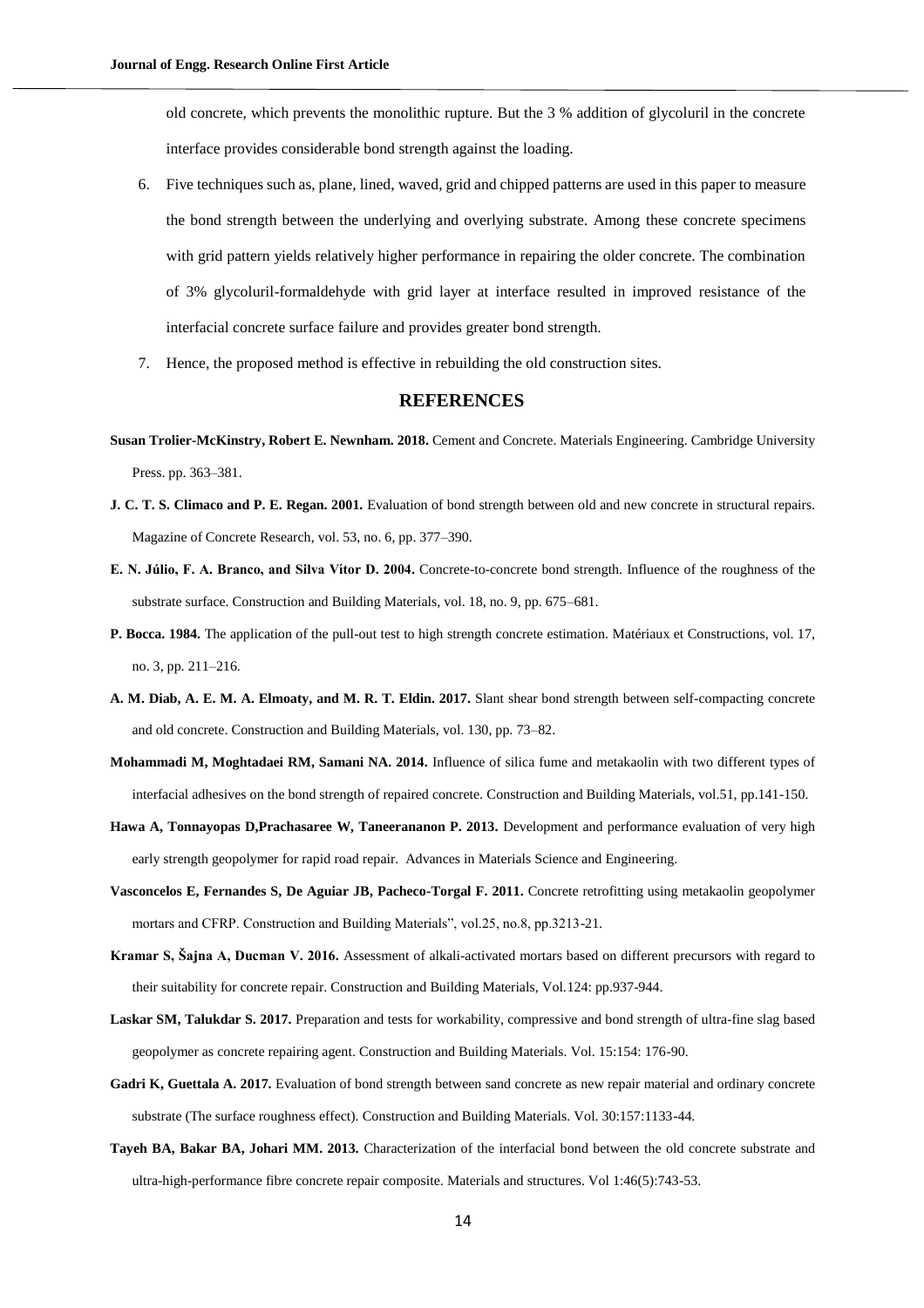- **Pacheco-Torgal F, Moura D, Ding Y, Jalali S. 2011.** Composition, strength and workability of alkali-activated metakaolin based mortars. Construction and Building Materials. Vol 1:25(9):3732-45.
- **Ji-Tai Li, Xiao-Ru Liu, Ming-Xuan Sun. 2010.** Synthesis of glycoluril catalyzed by potassium hydroxide under ultrasound irradiation. Ultrasonics Sonochemistry, 17, 55-57.
- **A. M. Diab, A. E. M. A. Elmoaty, and M. R. T. Eldin. 2017.** Slant shear bond strength between self-compacting concrete and old concrete. Construction and Building Materials, vol. 130, pp. 73–82.
- **A. Momayez, M. Ehsani, A. Ramezanianpour, and H. Rajaie. 2005.** Comparison of methods for evaluating bond strength between concrete substrate and repair materials," Cement and Concrete Research, vol. 35, no. 4, pp. 748–757.
- **P. Dybeł and D. Wałach. 2017.** Evaluation of the Development of Bond Strength between Two Concrete Layers. IOP Conference Series: Materials Science and Engineering, vol. 245, p. 032056.
- **Daniel Wałach, Piotr Dybeł, Joanna Sagan, Magdalena Gicala. 2019.** Environmental performance of ordinary and new generation concrete structures-A comparative analysis", Environmental Science and Pollution Research, Vol.26, pp. 3980– 3990.
- **P. M. Santos and E. N. Júlio.2013.** A state-of-the-art review on roughness quantification methods for concrete surfaces," Construction and Building Materials, vol. 38, pp. 912–923.
- **Roselin Sobha Joseph Boopaphi, Ramachandran Dasnamoorthy, Manoj Kumaar Chandrasekaran, Vinita Vishwakarma. 2021.** Study on polymeric coatings on fly ash concrete under seawater", Environmental Science and Pollution Research, Vol.28, pp. 9338–9345.
- **Harry Franklin Porter. 1910.** The Preparation of Concrete-From Selection of Materials to Final Deposition", Journal Proceedings, Vol. 6, No.2, pp. 287-303.
- Pattnaik, Rashmi Ranjan, and Prasada Rao Rangaraju. 2007. Analysis of compatibility between repair material and substrate concrete using simple beam with third point loading. Journal of Materials in Civil Engineering 19, no. 12: 1060- 1069.
- **Sarmad Dashti Latif. 2021.** Concrete compressive strength prediction modeling utilizing deep learning long short-term memory algorithm for a sustainable environment. Environmental Science and Pollution Research, Vol.74.
- **Vinita Vishwakarma, Sudha Uthaman, Ramachandran Dasnamoorthy, Viswanathan Kanagasabai. 2020.** Investigation on surface sulfate attack of nanoparticle-modified fly ash concrete. Environmental Science and Pollution Research, Vol.27,pp. 41372–41380.
- **R. Mirmoghtadaei, M. Mohammadi, N. A. Samani, and S. Mousavi. 2015.** The impact of surface preparation on the bond strength of repaired concrete by metakaolin containing concrete. Construction and Building Materials, vol. 80, pp. 76–83.
- **SKM. Pothinathan, M. Muthukannan, N. Selvapalam and S. Christopher Gnanaraj. 2020.** Comparison of bond strength analysis on the interfacial layer of old and new concrete using latex, epoxy and glycoluril, IOP Conf. Series: Materials Science and Engineering 983 012006.
- **H. Ma, and Z. Li. 2013.** Microstructures and mechanical properties of polymer modified mortars under distinct mechanisms,"